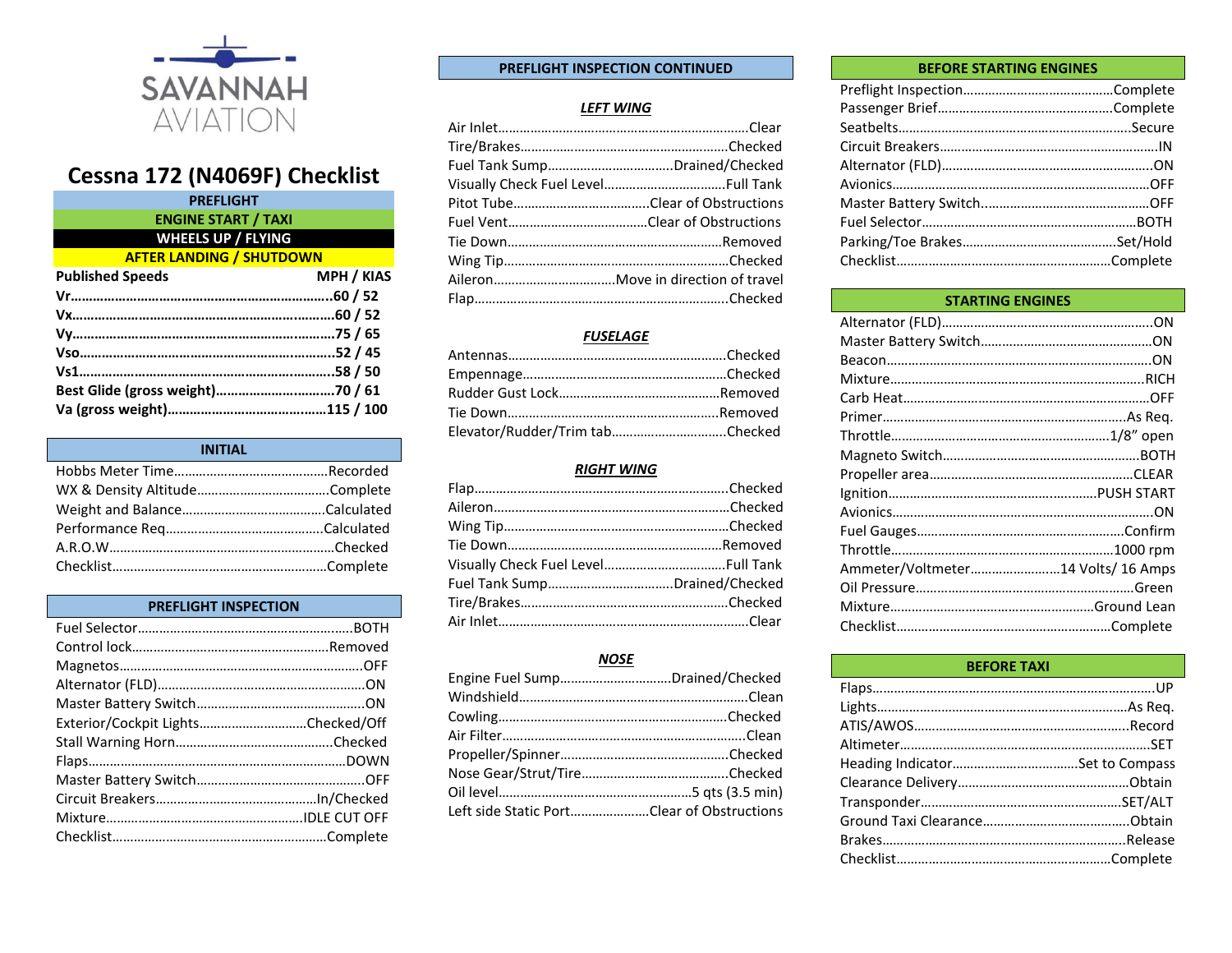| <b>TAXI</b>                                         |  |
|-----------------------------------------------------|--|
|                                                     |  |
| Turn and Slip Indicator Move in Direction of Travel |  |
| InclinometerOpposite Direction of Travel            |  |
| Heading IndicatorMove in Direction of Travel        |  |
|                                                     |  |

# **GROUND ENGINE RUN UP**

| Magneto R/L125 rpm drop/50 diff    |
|------------------------------------|
|                                    |
| Ammeter/Voltmeter14 Volts/ 16 Amps |
|                                    |
|                                    |
|                                    |
|                                    |

## **BEFORE TAKEOFF**

# **TAKE OFF**

# **CLIMB (1000 MSL)**

# **CRUISE**

# **DESCENT/INBOUND FOR LANDING**

# **BEFORE LANDING**

## **LANDING**

| Below 100 mph (white arc)Flaps as Needed |  |
|------------------------------------------|--|
|                                          |  |
|                                          |  |
|                                          |  |
|                                          |  |
|                                          |  |
|                                          |  |

# **MISSED APPROACH / GO AROUND**

# **AFTER LANDING**

# **SECURING**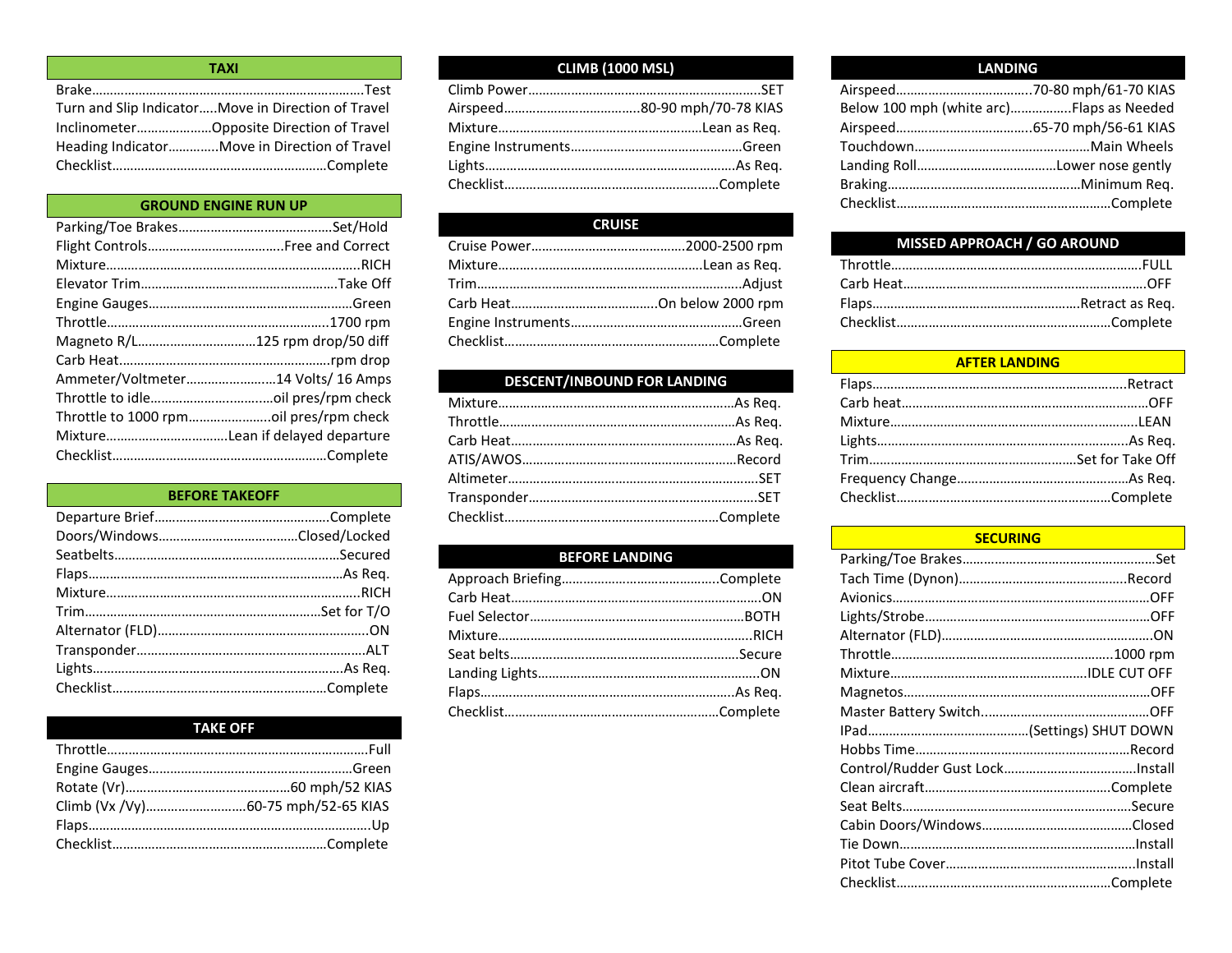

# **Cessna 172 (N4069F) Emergency Checklist**

# **ENGINE FIRE DURING START**

| <b>IF ENGINE START</b> |
|------------------------|
|                        |
|                        |
| <b>IF NO START</b>     |
|                        |
|                        |
|                        |
|                        |
|                        |
|                        |
|                        |
|                        |
|                        |
|                        |

#### **ENGINE FAILURE DURING TAKEOFF ROLL**

#### **ENGINE FAILURE AFTER TAKE OFF**

| Below 500'Land on remaining runway |
|------------------------------------|
|                                    |
|                                    |
|                                    |
|                                    |
|                                    |
|                                    |

# **ENGINE FAILURE IN FLIGHT**

# **FORCED LANDING**

#### **ENGINE FIRE IN FLIGHT**

# **ELECTRICAL FIRE**

| <b>IF FIRE IS OUT</b> |  |
|-----------------------|--|
|                       |  |
|                       |  |
|                       |  |
|                       |  |
|                       |  |
|                       |  |
|                       |  |
|                       |  |

#### **CABIN FIRE**

#### **WING FIRE**

| FORWARD SLIP WITH WING FIRE SIDE DOWNWIND |  |
|-------------------------------------------|--|
|                                           |  |